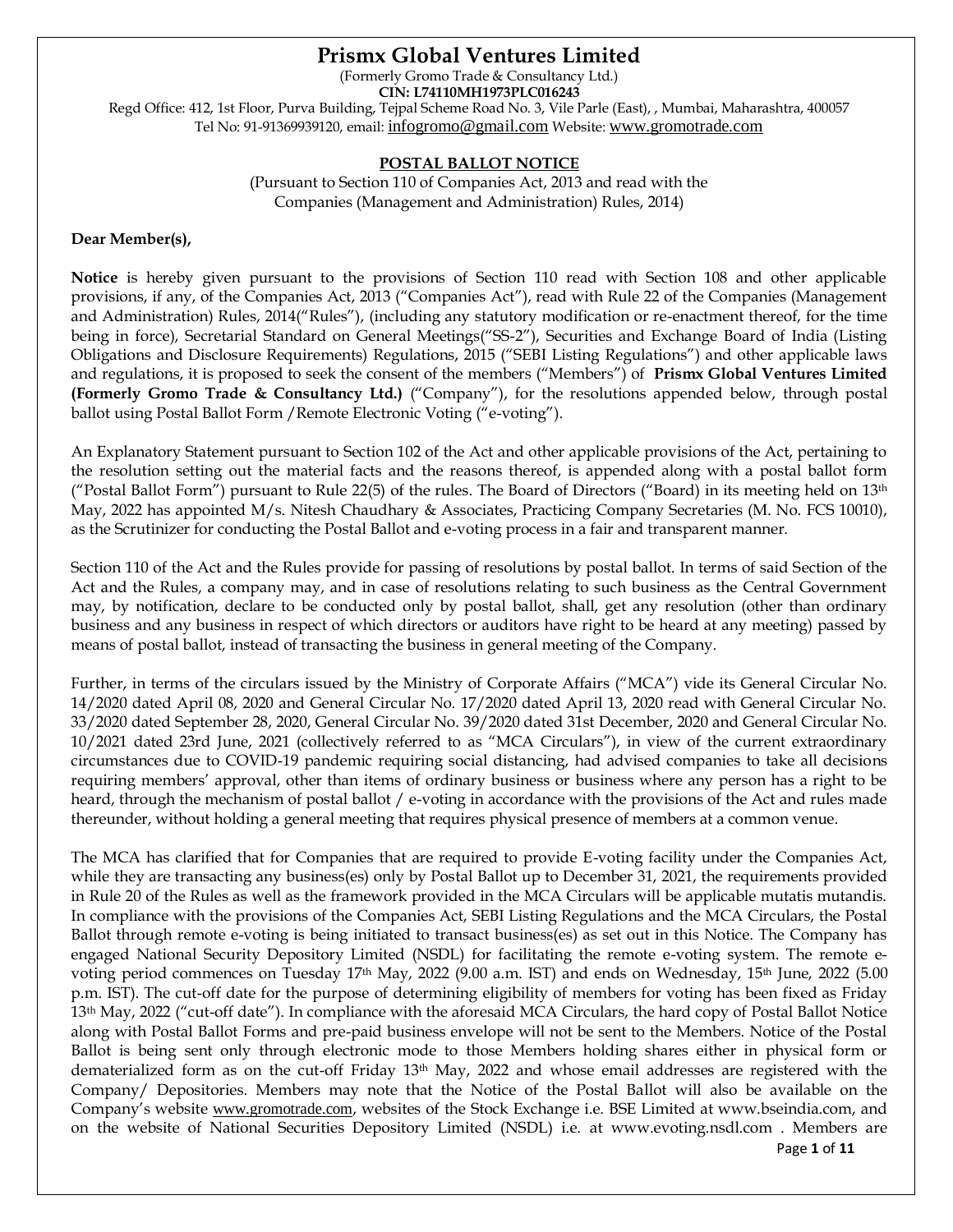requested to read carefully the instructions for remote e-voting given in the Notes forming part of this Notice.

In compliance with the requirements of the MCA Circulars, the hard copy of Postal Ballot Notice along with Postal Ballot Forms and pre-paid business envelope will not be sent to the shareholders for this Postal Ballot.

The draft resolutions proposed to be passed by way of Postal Ballot and the Explanatory Statement setting out the material facts concerning the said resolution and the reasons thereof, are annexed hereto for your consideration.

The Board of Directors of the Company ("Board"), at its meeting held on Friday, 13<sup>th</sup> May, 2022, has appointed Mr. Nitesh Chaudhary & Associates, Practicing Company Secretaries, (Membership No. 10010) and COP No. [16275], as the Scrutinizer for conducting the E-voting process in a fair and transparent manner.

In compliance with the requirements of the MCA Circulars, Members are required to communicate their assent or dissent through the remote e-voting system only. You are requested to carefully read all the instructions given in the Notes. E-voting shall commence on Tuesday 17th May, 2022 (9.00 a.m. IST) and will end on Wednesday, 15th June, 2022 (5.00 p.m. IST). The Scrutinizer shall submit his report to the Chairman of the Company after completion of scrutiny of the e-voting on Thursday, 16th June, 2022, and, the results of the voting shall be declared by the Chairman of the Company on or before 48 Hours from the Completion of Postal Ballot (E-voting) i.e. Friday, 17th June, 2022 (5.00 p.m. IST), at Company's Registered Office. The results along with the Scrutinizer's Report will be placed on the Company's website i.e. [www.gromotrade.com](http://www.gromotrade.com/) and on the e-voting system link of National Securities Depository Limited (NSDL) i.e. at www.evoting.nsdl.com. The same shall simultaneously be communicated to the BSE Ltd., on which the shares of the Company is listed.

**The last day of E-voting for postal ballot through electronic voting will be considered to be the date of passing of the resolution stated and transacted through Postal Ballot process (Electronic Voting mode).**

## **RESOLUTION**

## **ITEM NO.: 1**

## **ALTERATION IN ARTICLE OF ASSOCIATION OF THE COMPANY:**

## **To consider and, if thought fit, to give assent/dissent to the following resolution, as a Special Resolution.**

**"RESOLVED THAT** in accordance with the provisions of Sections 5 and 14 of the Companies Act, 2013 as amended, (including any statutory modification(s) or re-enactment thereof for the time being in force) ('Companies Act') read with Rules 20 and 22 of Companies (Management and Administration) Rules, 2014 and pursuant to the provisions of Section 14 of Companies Act, read with the Companies (Incorporation) Rules, 2014 and all other applicable provisions, if any, of the Companies Act, and such other rules and regulations, as may be applicable, and such other approvals, permission, consents as may be required, the consent of the members of the Company be and is hereby accorded for alteration of Articles of Association of the Company by amending and substituting the following **Article (32)(i) titled 'Calls on shares**':

i. The Board may, from time to time, make calls upon the members in respect of any monies unpaid on their shares (whether on account of the nominal value of the shares or by way of premium) and not by the conditions of allotment thereof made payable at fixed times:

Provided that the Board shall be at liberty to approve the call money as may deemed fit and at such time as may deemed fit.

**RESOLVED FURTHER THAT** the Board of Directors ('the Board', which term shall include any Committee authorized by the Board to exercise its powers including powers conferred on the Board by this resolution) of the Company be and is hereby authorized to do all such acts, deeds, matters and things and take all such steps as may be necessary, proper, expedient or desirable for the purpose of giving effect to this resolution and for matters connected therewith or incidental thereto, including delegation of any of the powers herein conferred to any Director(s) or any Key Managerial Personnel of the Company."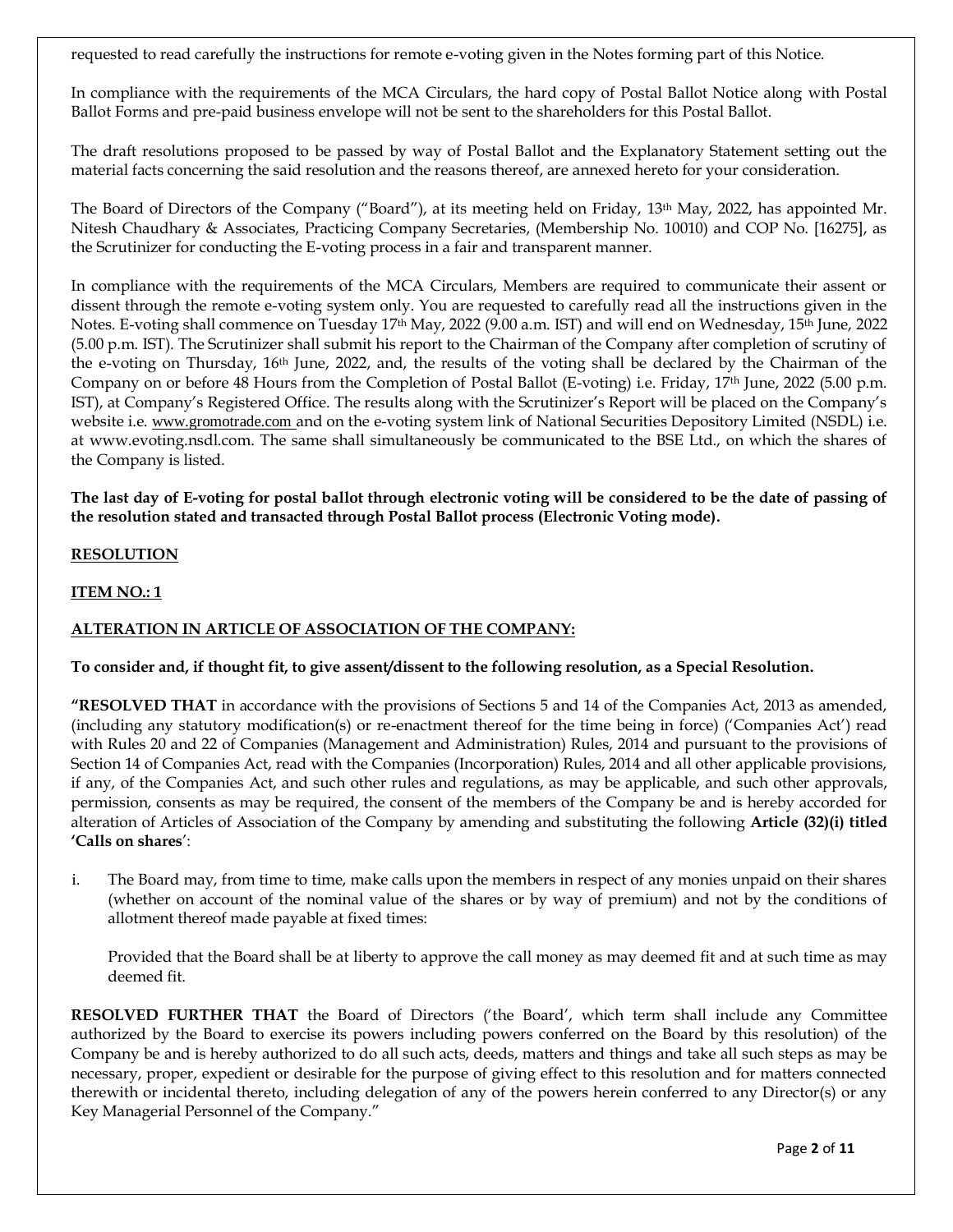### **ITEM NO.:2**

### **TO APPOINT OF MS. PRIYANKA CHAURASIA (DIN: 09599788) AS AN INDEPENDENT NON EXECUTIVE DIRECTOR OF THE COMPANY.**

#### **To consider and, if thought fit, to give assent/dissent to the following resolution, as a Special Resolution.**

"**RESOLVED THAT** pursuant to the provisions of Section 149, 152 and other applicable provisions, if any, of the Companies Act, 2013 read with Companies (Appointment and Qualification of Directors) Rules, 2014 (including any statutory modification(s) or re-enactment thereof, for the time being in force), and Regulation 17(1C), 25(2A) and any other applicable provisions of the Securities and Exchange Board of India (Listing Obligations and Disclosure Requirements) Regulations, 2015, as amended from time to time, Ms. Priyanka Chaurasia (DIN: 09599788) who was appointed as an additional director of the company, categorized as independent, by the Board of Directors with effect from May 10<sup>th</sup>, 2022, in terms of Section 161 of the Companies Act, 2013 and in respect of whom the company has received notice in writing under Section 160 of the Companies Act, 2013, has been received in the prescribed manner, be and is hereby appointed as an independent director for a term of five consecutive years effective from 10<sup>th</sup> May, 2022 up to  $9<sup>th</sup>$  May, 2027 and shall not liable to retire by rotation.

**RESOLVED FURTHER THAT** the Board of Directors or the Company Secretary of the Company be and are hereby severally authorized to do and perform all such acts, deeds, matters and things, as may be considered necessary, desirable or expedient to give effect to this resolution."

> **By order of the Board of Directors, Prismx Global Ventures Limited**

> > **Sd/- Ravindra B. Deshmukh Director DIN- 00290973**

**Date: 13th May, 2022 Place: Mumbai**

**Registered Office: 1st Floor Purva Building, Tejpal Scheme Road No. 3, Vile Parle (East), Mumbai, Maharashtra, 400057**

**CIN: L74110MH1973PLC016243 Website:** [www.gromotrade.com](http://www.gromotrade.com/) **Email;** [www.gromotrade.com](http://www.gromotrade.com/) **Contact No.: 91-9136993920**

### **Notes:**

1. In terms of Section 102 and other applicable provisions of the Companies Act, 2013 read together with rules and Secretarial Standard on General Meetings (SS-2), an explanatory statement setting out the material facts concerning special business to be transacted by way of Postal Ballot process (Through Electronic E-voting System Only) is annexed and forms part of this Notice.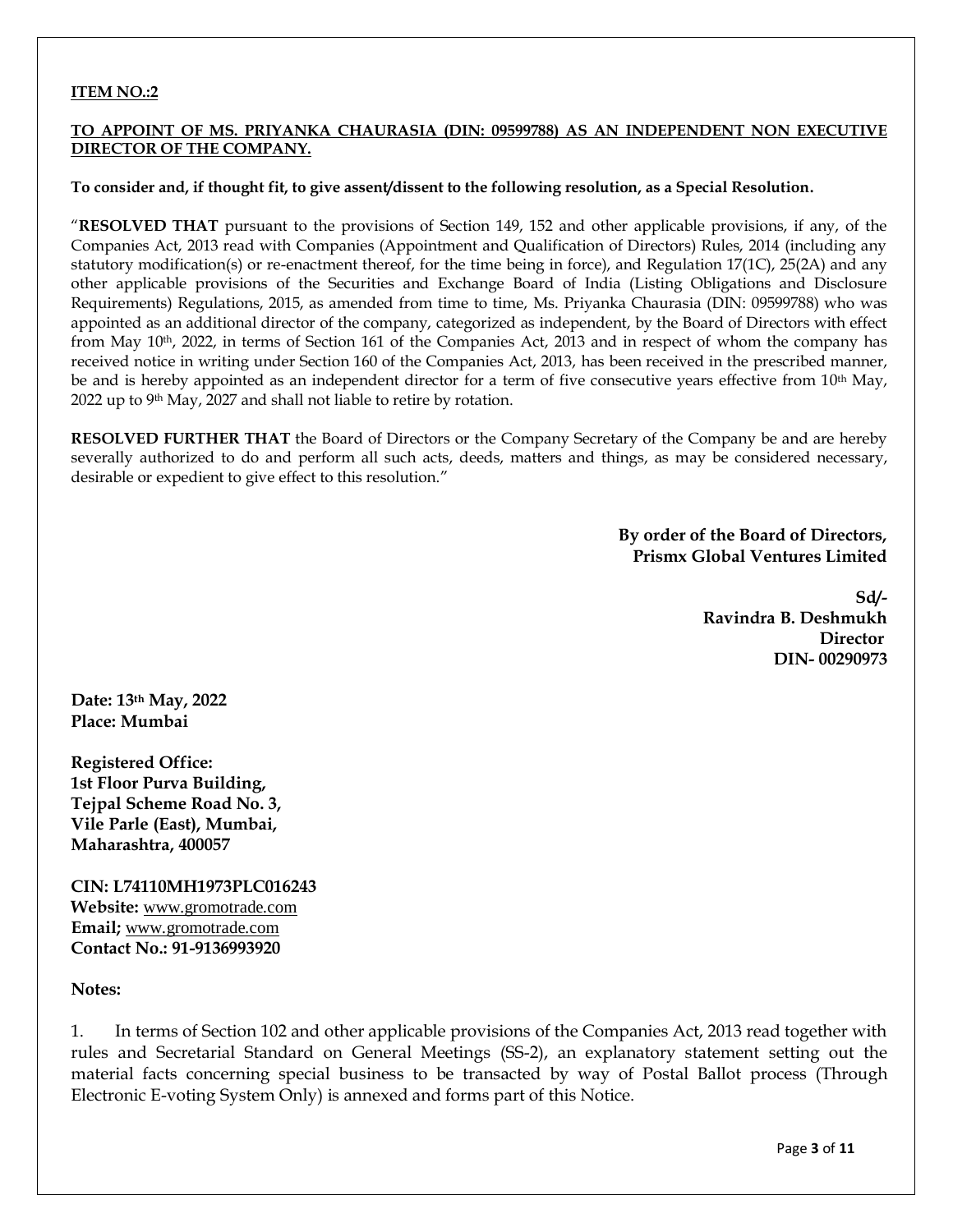2. In compliance with the MCA Circulars, the hard copy of Postal Ballot Notice along with Postal Ballot Forms and pre-paid business envelope will not be sent to the Members. Notice of the Postal Ballot is being sent only through electronic mode to those Members holding shares either in physical form or dematerialised form as on Friday, 13th May, 2022 ("cut-off date") and whose email addresses are registered with the Company/ Depositories viz. National Securities Depository Limited ("NSDL")/ Central Depository Services (India) Limited ("CDSL"). Members who have not registered their email id may do so by sending the details of name of the registered shareholder(s), folio number, DP ID / Client ID and no. of equity shares held, to the Registrar and Share Transfer Agent of the Company i.e., M/s Purva Sharegistry (India) Pvt. Ltd, No 9, Shiv Shakti Industrial Estate, Ground Floor, J R Boricha Marg, Opp. Kasturba Hospital, Lower Parel, Mumbai, Maharashtra, 400011 Email Id: [Support@purvashare.com](mailto:Support@purvashare.com) Contact No. 022 -2301 8261/23016761.

3. Each Member's voting rights shall be in proportion to their share of the Paid-Up Equity Share Capital of the Company as on cut-off date, which will only be considered for voting.

4. Only a member holding Equity shares as on the Cut-off Date is entitled to exercise his/her vote through remote e-voting facility only and a person who is not a member as on the aforesaid date should treat this Notice for information purposes only.

5. The E-voting will remain open for the Members for exercising their voting Tuesday 17th May, 2022  $(9.00 \text{ a.m.})$  (IST) and will end on Wednesday, 15<sup>th</sup> June, 2022 (5.00 p.m.) (IST) both days inclusive. During this period members of the Company, holding shares either in physical form or in dematerialized form, as on the cut-off date i.e. Friday, 13th May, 2022 may cast their vote electronically. The e-voting module shall be disabled by 5:00 P.M. on Wednesday, 15th June, 2022 for voting thereafter. Once the vote on a resolution is cast by the member, the member shall not be allowed to change it subsequently.

6. All the documents referred to in this Notice and the Statement pursuant to Section 102 of the Companies Act, 2013, will be posted on the Company's website on or before Monday 16th May, 2022 to facilitate online inspection up to the last date for exercising the voting.

7. M/s Nitesh Chaudhary & Associates, Practicing Company Secretary (ICSI Membership no. F-10010), has been appointed by Board of Directors in its meeting held on 13<sup>th</sup> May, 2022 as the scrutinizer to scrutinize the postal ballot, in a fair and transparent manner.

8. The Notice shall also be uploaded on the Company's website at [www.gromotrade.com](http://www.gromotrade.com/) , on the website of BSE limited a[t www.bseindia.com](http://www.bseindia.com/), and on NSDL E-Voting link at www.evoting.nsdl.com.

9. As required by Rule 20 and Rule 22 of the Companies (Management and Administration) Rules, 2014 read with MCA Circulars and the listing regulations, the details pertaining to the postal ballot events and information shall be published in one English national daily newspaper circulating throughout India (in English language) and one Marathi daily newspaper circulating in Mumbai (in vernacular language, i.e. Marathi).

10. All the documents referred to in the explanatory statement will be available for inspection at the Registered Office of the Company during working hours between 10:00 A.M. to 01:00 P.M. on all working days from the date of dispatch till the last day of E-voting i.e. Monday, 15th June, 2022.

11. The scrutinizer will submit his Report to Chairman after completion of the Scrutiny on or before 6:00 P.M. on Thursday 16<sup>th</sup> June, 2022 and the results of the voting will be announced by the Chairman on or before 5:00 P.M. on Friday, 17<sup>th</sup> June, 2022 and will also be displayed on the Company website [\(www.gromotrade.com\)](http://www.gromotrade.com/) and communicated to the Stock Exchanges (BSE Ltd.), Depository, the Registrar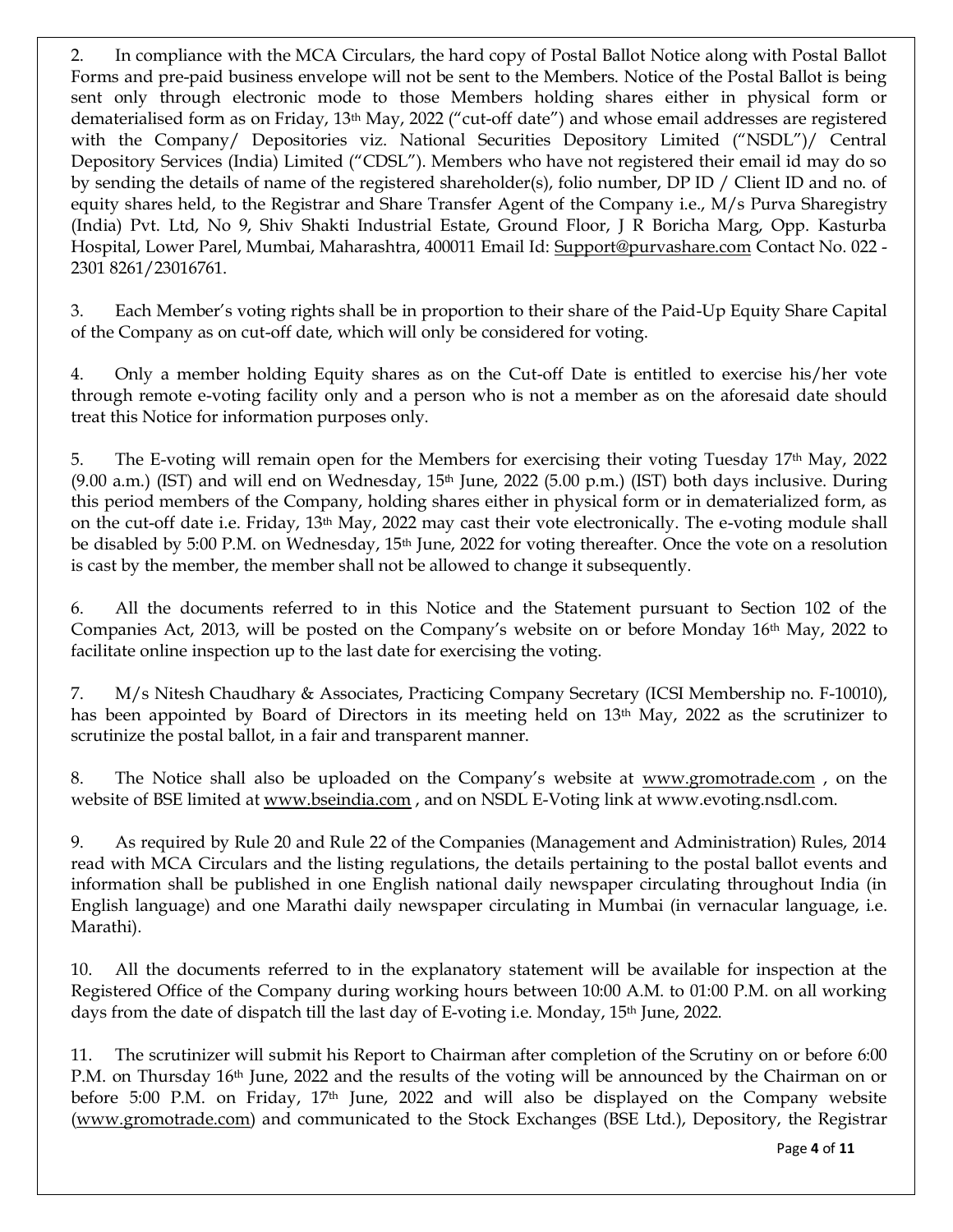and Share Transfer Agent.

12. The Scrutinizer's decision on the validity of the Voting (through E-voting mode Only) on Postal Ballot process shall be final.

13. The results of the postal ballot will be declared not later than 48 hours i.e. Friday, 17<sup>th</sup> June, 2022 of conclusion of remote e-voting i.e. Wednesday,  $15<sup>th</sup>$  June, 2022. The results declared along with the report of the Scrutinizer shall be placed on the website of the Company viz., [www.gromotrade.com](http://www.gromotrade.com/) and on the evoting system link of National Securities Depository Limited (NSDL) i.e. at www.evoting.nsdl.com immediately after the declaration of result by the Chairman or a person authorized by him in writing. The results shall also be immediately forwarded to the stock exchange where the Company's shares are listed.

14. The resolutions, if passed by the requisite majority, shall be deemed to have been passed on the last date specified by the Company for remote e-voting i.e. Wednesday, 15<sup>th</sup> June, 2022. Further, resolutions passed by the Members through remote e-voting are deemed to have been passed effectively at a general meeting.

15. Any query/grievance with respect to voting on above Postal Ballot may please be addressed to Ms. SHREYA GARG, Company Secretary & Compliance Officer at: Email id: [infogromo@gmail.com](mailto:infogromo@gmail.com), phone no.:- + **91-9136993920** or to the Registrar and Transfer Agent, M/s Purva Sharegistry (India) Pvt. Ltd, No 9, Shiv Shakti Industrial Estate, Ground Floor, J R Boricha Marg, Opp. Kasturba Hospital, Lower Parel, Mumbai, Maharashtra, 400011 Email Id: Support@purvashare.com Contact No. 022 - 2301 8261/23016761.

# **Instructions for E-Voting:**

The e-voting period commences on Tuesday  $17<sup>th</sup>$  May, 2022 9.00 a.m. (IST) and will end on Wednesday,  $15<sup>th</sup>$ June, 2022 5.00 p.m. (IST). The e-voting module shall be disabled by NSDL for voting thereafter. Once the vote on a resolution is cast by a member, it will not be allowed to change it.

# **E-voting Instructions:**

# **How do I vote electronically using NSDL e-Voting system?**

*The way to vote electronically on NSDL e-Voting system consists of "Two Steps" which are mentioned below:*

## **Step 1: Access to NSDL e-Voting system**

A) Login method for e-Voting for Individual shareholders holding securities in demat mode in terms of SEBI circular dated December 9, 2020 on e-Voting facility provided by Listed Companies, Individual shareholders holding securities in demat mode are allowed to vote through their demat account maintained with Depositories and Depository Participants. Shareholders are advised to update their mobile number and email Id in their demat accounts in order to access e-Voting facility.

Login method for Individual shareholders holding securities in demat mode is given below:

| Type of shareholders        | Login Method                                                             |  |
|-----------------------------|--------------------------------------------------------------------------|--|
|                             |                                                                          |  |
| Individual Shareholders     | Existing IDeAS user can visit the e-Services website of NSDL Viz.        |  |
| holding securities in demat | https://eservices.nsdl.com either on a Personal Computer or on a mobile. |  |
| mode with NSDL.             | On the e-Services home page click on the "Beneficial Owner" icon under   |  |
|                             | "Login" which is available under 'IDeAS' section, this will prompt you   |  |
|                             | to enter your existing User ID and Password. After successful            |  |
|                             | authentication, you will be able to see e-Voting services under Value    |  |
|                             | added services. Click on "Access to e-Voting" under e-Voting services    |  |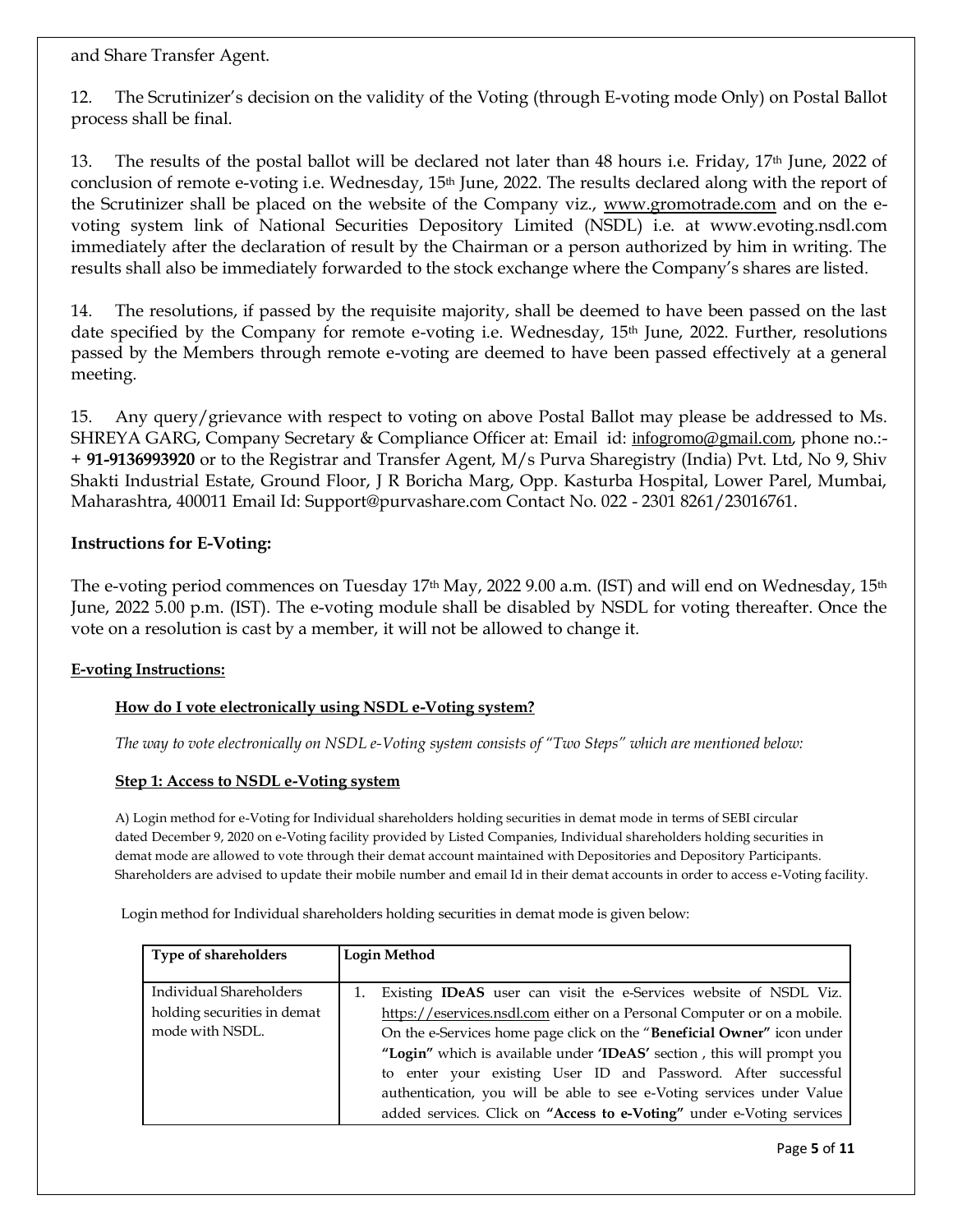|                                               | and you will be able to see e-Voting page. Click on company name or e-<br>Voting service provider i.e. NSDL and you will be re-directed to e-<br>Voting website of NSDL for casting your vote during the remote e-Voting<br>period.<br>2.<br>If you are not registered for IDeAS e-Services, option to register is<br>available at https://eservices.nsdl.com.<br>Select "Register Online for<br><b>IDeAS</b><br>Portal"<br>click<br>or<br>at<br>https://eservices.nsdl.com/SecureWeb/IdeasDirectReg.jsp<br>Visit the e-Voting website of NSDL. Open web browser by typing the<br>3.<br>following URL: https://www.evoting.nsdl.com/ either on a Personal<br>Computer or on a mobile. Once the home page of e-Voting system is<br>launched, click on the icon "Login" which is available under<br>'Shareholder/Member' section. A new screen will open. You will have to<br>enter your User ID (i.e. your sixteen digit demat account number hold<br>with NSDL), Password/OTP and a Verification Code as shown on the<br>screen. After successful authentication, you will be redirected to NSDL<br>Depository site wherein you can see e-Voting page. Click on company<br>name or e-Voting service provider i.e. NSDL and you will be redirected<br>to e-Voting website of NSDL for casting your vote during the remote e-<br>Voting period.<br>Shareholders/Members can also download NSDL Mobile App "NSDL<br>4.<br>Speede" facility by scanning the QR code mentioned below for seamless<br>voting experience.<br><b>NSDL Mobile App is available on</b><br>App Store Coogle Play |  |  |
|-----------------------------------------------|---------------------------------------------------------------------------------------------------------------------------------------------------------------------------------------------------------------------------------------------------------------------------------------------------------------------------------------------------------------------------------------------------------------------------------------------------------------------------------------------------------------------------------------------------------------------------------------------------------------------------------------------------------------------------------------------------------------------------------------------------------------------------------------------------------------------------------------------------------------------------------------------------------------------------------------------------------------------------------------------------------------------------------------------------------------------------------------------------------------------------------------------------------------------------------------------------------------------------------------------------------------------------------------------------------------------------------------------------------------------------------------------------------------------------------------------------------------------------------------------------------------------------------------------------------------------------------------|--|--|
| Individual Shareholders                       | Existing users who have opted for Easi / Easiest, they can login through<br>1.                                                                                                                                                                                                                                                                                                                                                                                                                                                                                                                                                                                                                                                                                                                                                                                                                                                                                                                                                                                                                                                                                                                                                                                                                                                                                                                                                                                                                                                                                                        |  |  |
| holding securities in demat<br>mode with CDSL | their user id and password. Option will be made available to reach e-<br>Voting page without any further authentication. The URL for users to                                                                                                                                                                                                                                                                                                                                                                                                                                                                                                                                                                                                                                                                                                                                                                                                                                                                                                                                                                                                                                                                                                                                                                                                                                                                                                                                                                                                                                         |  |  |
|                                               | Easiest<br>Easi<br>login<br>to<br>are<br>https://web.cdslindia.com/myeasi/home/login or www.cdslindia.com                                                                                                                                                                                                                                                                                                                                                                                                                                                                                                                                                                                                                                                                                                                                                                                                                                                                                                                                                                                                                                                                                                                                                                                                                                                                                                                                                                                                                                                                             |  |  |
|                                               | and click on New System Myeasi.                                                                                                                                                                                                                                                                                                                                                                                                                                                                                                                                                                                                                                                                                                                                                                                                                                                                                                                                                                                                                                                                                                                                                                                                                                                                                                                                                                                                                                                                                                                                                       |  |  |
|                                               | After successful login of Easi/Easiest the user will be also able to see the E<br>2.<br>Voting Menu. The Menu will have links of e-Voting service provider i.e.<br>NSDL. Click on NSDL to cast your vote.                                                                                                                                                                                                                                                                                                                                                                                                                                                                                                                                                                                                                                                                                                                                                                                                                                                                                                                                                                                                                                                                                                                                                                                                                                                                                                                                                                             |  |  |
|                                               |                                                                                                                                                                                                                                                                                                                                                                                                                                                                                                                                                                                                                                                                                                                                                                                                                                                                                                                                                                                                                                                                                                                                                                                                                                                                                                                                                                                                                                                                                                                                                                                       |  |  |
|                                               |                                                                                                                                                                                                                                                                                                                                                                                                                                                                                                                                                                                                                                                                                                                                                                                                                                                                                                                                                                                                                                                                                                                                                                                                                                                                                                                                                                                                                                                                                                                                                                                       |  |  |
|                                               | If the user is not registered for Easi/Easiest, option to register is available<br>3.                                                                                                                                                                                                                                                                                                                                                                                                                                                                                                                                                                                                                                                                                                                                                                                                                                                                                                                                                                                                                                                                                                                                                                                                                                                                                                                                                                                                                                                                                                 |  |  |
|                                               | at https://web.cdslindia.com/myeasi/Registration/EasiRegistration                                                                                                                                                                                                                                                                                                                                                                                                                                                                                                                                                                                                                                                                                                                                                                                                                                                                                                                                                                                                                                                                                                                                                                                                                                                                                                                                                                                                                                                                                                                     |  |  |
|                                               | Alternatively, the user can directly access e-Voting page by providing<br>4.<br>demat Account Number and PAN No. from a link in www.cdslindia.com                                                                                                                                                                                                                                                                                                                                                                                                                                                                                                                                                                                                                                                                                                                                                                                                                                                                                                                                                                                                                                                                                                                                                                                                                                                                                                                                                                                                                                     |  |  |
|                                               | home page. The system will authenticate the user by sending OTP on                                                                                                                                                                                                                                                                                                                                                                                                                                                                                                                                                                                                                                                                                                                                                                                                                                                                                                                                                                                                                                                                                                                                                                                                                                                                                                                                                                                                                                                                                                                    |  |  |
|                                               | registered Mobile & Email as recorded in the demat Account. After<br>successful authentication, user will be provided links for the respective                                                                                                                                                                                                                                                                                                                                                                                                                                                                                                                                                                                                                                                                                                                                                                                                                                                                                                                                                                                                                                                                                                                                                                                                                                                                                                                                                                                                                                        |  |  |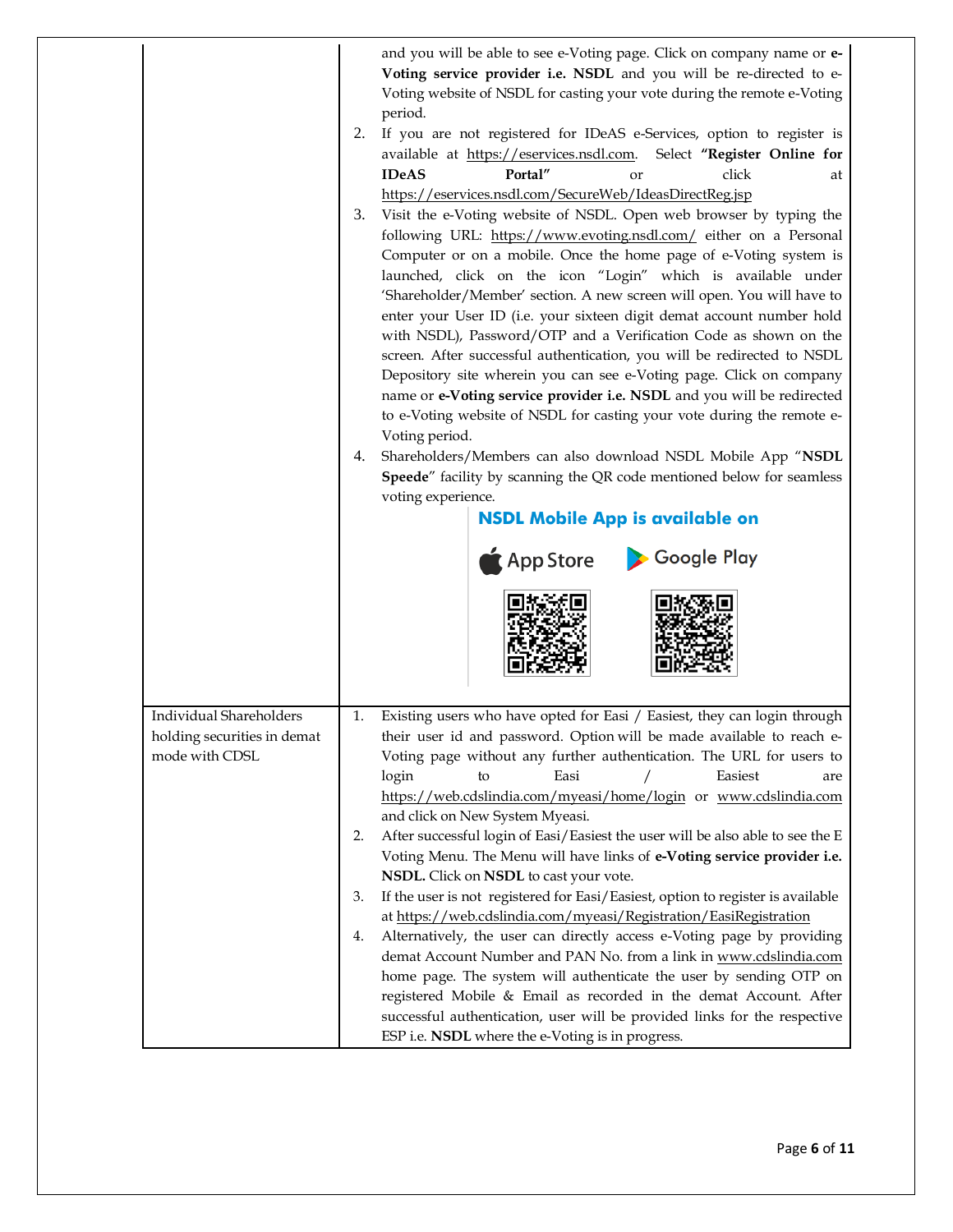| Individual                   | Shareholders | You can also login using the login credentials of your demat account through  |  |
|------------------------------|--------------|-------------------------------------------------------------------------------|--|
| (holding securities in demat |              | your Depository Participant registered with NSDL/CDSL for e-Voting facility.  |  |
| mode) login through their    |              | upon logging in, you will be able to see e-Voting option. Click on e-Voting   |  |
| depository participants      |              | option, you will be redirected to NSDL/CDSL Depository site after successful  |  |
|                              |              | authentication, wherein you can see e-Voting feature. Click on company name   |  |
|                              |              | or e-Voting service provider i.e. NSDL and you will be redirected to e-Voting |  |
|                              |              | website of NSDL for casting your vote during the remote e-Voting period or    |  |
|                              |              | joining virtual meeting & voting during the meeting.                          |  |
|                              |              |                                                                               |  |

Important note: Members who are unable to retrieve User ID/ Password are advised to use Forget User ID and Forget Password option available at abovementioned website.

Helpdesk for Individual Shareholders holding securities in demat mode for any technical issues related to login through Depository i.e. NSDL and CDSL.

| Login type                                   | Helpdesk details                                                    |
|----------------------------------------------|---------------------------------------------------------------------|
| Individual<br><b>Shareholders</b><br>holding | Members facing any technical issue in login can contact NSDL        |
| securities in demat mode with NSDL           | helpdesk by sending a request at evoting@nsdl.co.in or call at toll |
|                                              | free no.: 1800 1020 990 and 1800 22 44 30                           |
| Individual Shareholders holding              | Members facing any technical issue in login can contact CDSL        |
| securities in demat mode with CDSL           | helpdesk by sending a request at helpdesk.evoting@cdslindia.com or  |
|                                              | contact at 022-23058738 or 022-23058542-43                          |

**B) Login Method for shareholders other than Individual shareholders holding securities in demat mode and shareholders holding securities in physical mode.**

### **How to Log-in to NSDL e-Voting website?**

- 1. Visit the e-Voting website of NSDL. Open web browser by typing the following URL: <https://www.evoting.nsdl.com/> either on a Personal Computer or on a mobile.
- 2. Once the home page of e-Voting system is launched, click on the icon "Login" which is available under 'Shareholder/Member' section.
- 3. A new screen will open. You will have to enter your User ID, your Password/OTP and a Verification Code as shown on the screen.

*Alternatively, if you are registered for NSDL eservices i.e. IDEAS, you can log-in at<https://eservices.nsdl.com/> with your existing IDEAS login. Once you log-in to NSDL eservices after using your log-in credentials, click on e-Voting and you can proceed to Step 2 i.e. Cast your vote electronically.*

4. Your User ID details are given below :

| Manner of holding shares i.e. Demat (NSDL or Your User ID is:<br><b>CDSL</b> ) or Physical |                                                                                                                                                                                            |
|--------------------------------------------------------------------------------------------|--------------------------------------------------------------------------------------------------------------------------------------------------------------------------------------------|
| a) For Members who hold shares in demat<br>account with NSDL.                              | 8 Character DP ID followed by 8 Digit Client ID<br>For example if your DP ID is IN300*** and Client<br>is $12*****$<br>ID<br>then<br>vour<br>ID<br>user<br><b>1S</b><br>IN300***12*******. |
| b) For Members who hold shares in demat<br>account with CDSL.                              | 16 Digit Beneficiary ID<br>example if your Beneficiary<br>For<br>1S<br>17**************<br>then<br>ID<br>vour<br>user<br>1S<br>17**************                                            |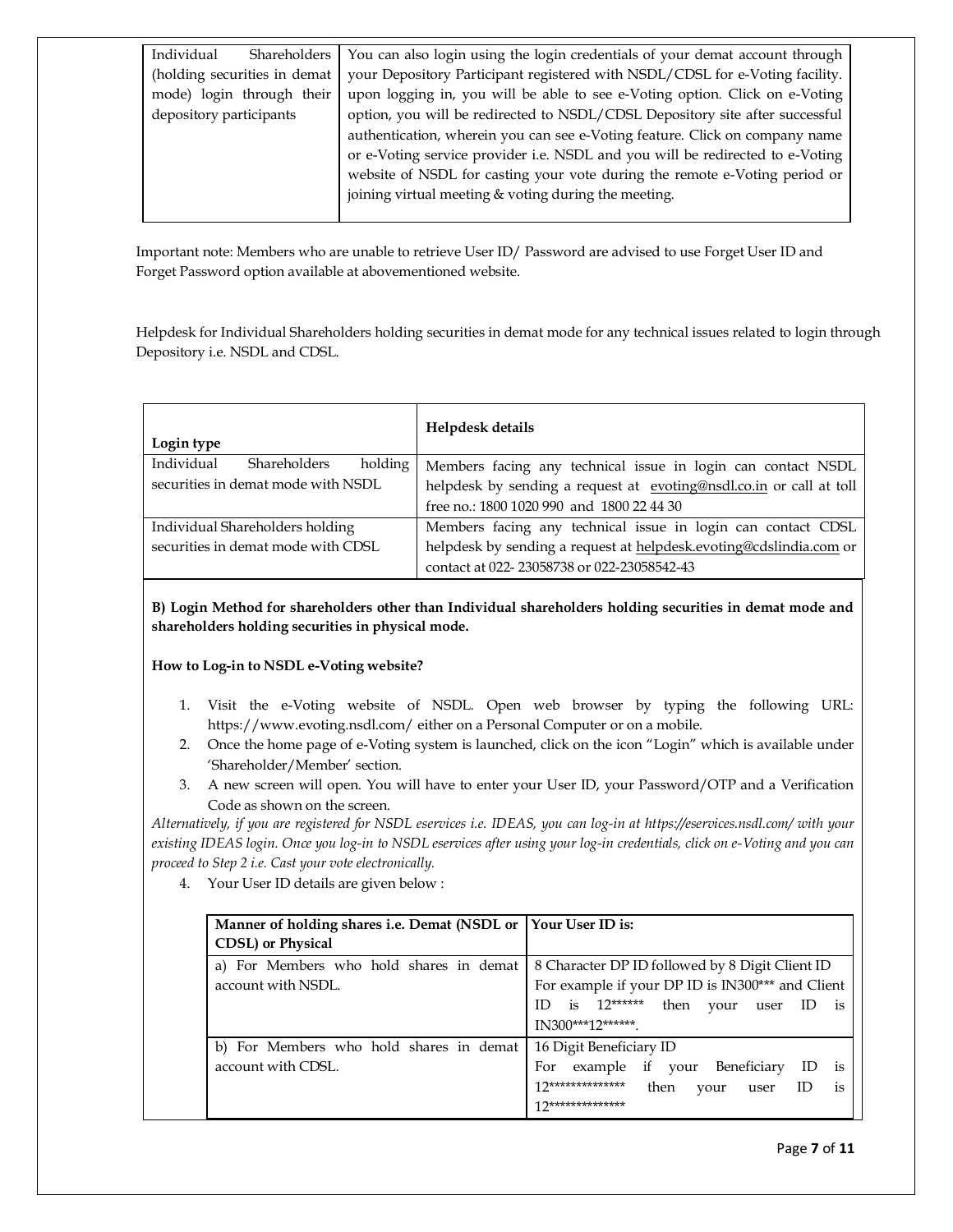|                | c) For Members holding shares in Physical<br>EVEN Number followed by Folio Number<br>registered with the company<br>Form.<br>For example if folio number is 001*** and EVEN<br>is 119848 then user ID is 119848001***                                                                                                                                                                                                                                                                                                                                                                                                                                                                                                                                                                                                                                                                                                                                                                                                                                                   |  |  |
|----------------|-------------------------------------------------------------------------------------------------------------------------------------------------------------------------------------------------------------------------------------------------------------------------------------------------------------------------------------------------------------------------------------------------------------------------------------------------------------------------------------------------------------------------------------------------------------------------------------------------------------------------------------------------------------------------------------------------------------------------------------------------------------------------------------------------------------------------------------------------------------------------------------------------------------------------------------------------------------------------------------------------------------------------------------------------------------------------|--|--|
| 5.             | Password details for shareholders other than Individual shareholders are given below:<br>If you are already registered for e-Voting, then you can user your existing password to login and<br>a)<br>cast your vote.                                                                                                                                                                                                                                                                                                                                                                                                                                                                                                                                                                                                                                                                                                                                                                                                                                                     |  |  |
|                | If you are using NSDL e-Voting system for the first time, you will need to retrieve the 'initial<br>b)<br>password' which was communicated to you. Once you retrieve your 'initial password', you need<br>to enter the 'initial password' and the system will force you to change your password.<br>How to retrieve your 'initial password'?<br>c)<br>If your email ID is registered in your demat account or with the company, your 'initial<br>(i)<br>password' is communicated to you on your email ID. Trace the email sent to you from<br>NSDL from your mailbox. Open the email and open the attachment i.e. a .pdf file. Open<br>the .pdf file. The password to open the .pdf file is your 8 digit client ID for NSDL<br>account, last 8 digits of client ID for CDSL account or folio number for shares held in<br>physical form. The .pdf file contains your 'User ID' and your 'initial password'.<br>(ii)<br>If your email ID is not registered, please follow steps mentioned below in process for<br>those shareholders whose email ids are not registered |  |  |
| 6.             | If you are unable to retrieve or have not received the " Initial password" or have forgotten your<br>password:<br>Click on "Forgot User Details/Password?" (If you are holding shares in your demat account with<br>a)<br>NSDL or CDSL) option available on www.evoting.nsdl.com.<br>Physical User Reset Password?" (If you are holding shares in physical mode) option available on<br>b)<br>www.evoting.nsdl.com.<br>If you are still unable to get the password by aforesaid two options, you can send a request at<br>C)<br>evoting@nsdl.co.in mentioning your demat account number/folio number, your PAN, your name<br>and your registered address etc.<br>Members can also use the OTP (One Time Password) based login for casting the votes on the e-<br>d)<br>Voting system of NSDL.                                                                                                                                                                                                                                                                           |  |  |
| 7.<br>8.<br>9. | After entering your password, tick on Agree to "Terms and Conditions" by selecting on the check box.<br>Now, you will have to click on "Login" button.<br>After you click on the "Login" button, Home page of e-Voting will open.                                                                                                                                                                                                                                                                                                                                                                                                                                                                                                                                                                                                                                                                                                                                                                                                                                       |  |  |

# **Step 2: Cast your vote electronically on NSDL e-Voting system.**

#### **How to cast your vote electronically on NSDL e-Voting system?**

- 1. After successful login at Step 1, you will be able to see all the companies "EVEN" in which you are holding shares and whose voting cycle.
- 2. Select "EVEN" of company for which you wish to cast your vote during the remote e-Voting period.
- 3. Now you are ready for e-Voting as the Voting page opens.
- 4. Cast your vote by selecting appropriate options i.e. assent or dissent, verify/modify the number of shares for which you wish to cast your vote and click on "Submit" and also "Confirm" when prompted.
- 5. Upon confirmation, the message "Vote cast successfully" will be displayed.
- 6. You can also take the printout of the votes cast by you by clicking on the print option on the confirmation page.
- 7. Once you confirm your vote on the resolution, you will not be allowed to modify your vote.

### **General Guidelines for shareholders**

1. Institutional shareholders (i.e. other than individuals, HUF, NRI etc.) are required to send scanned copy (PDF/JPG Format) of the relevant Board Resolution/ Authority letter etc. with attested specimen signature of the duly authorized signatory(ies) who are authorized to vote, to the Scrutinizer by e-mail to csprof.services@gmail.com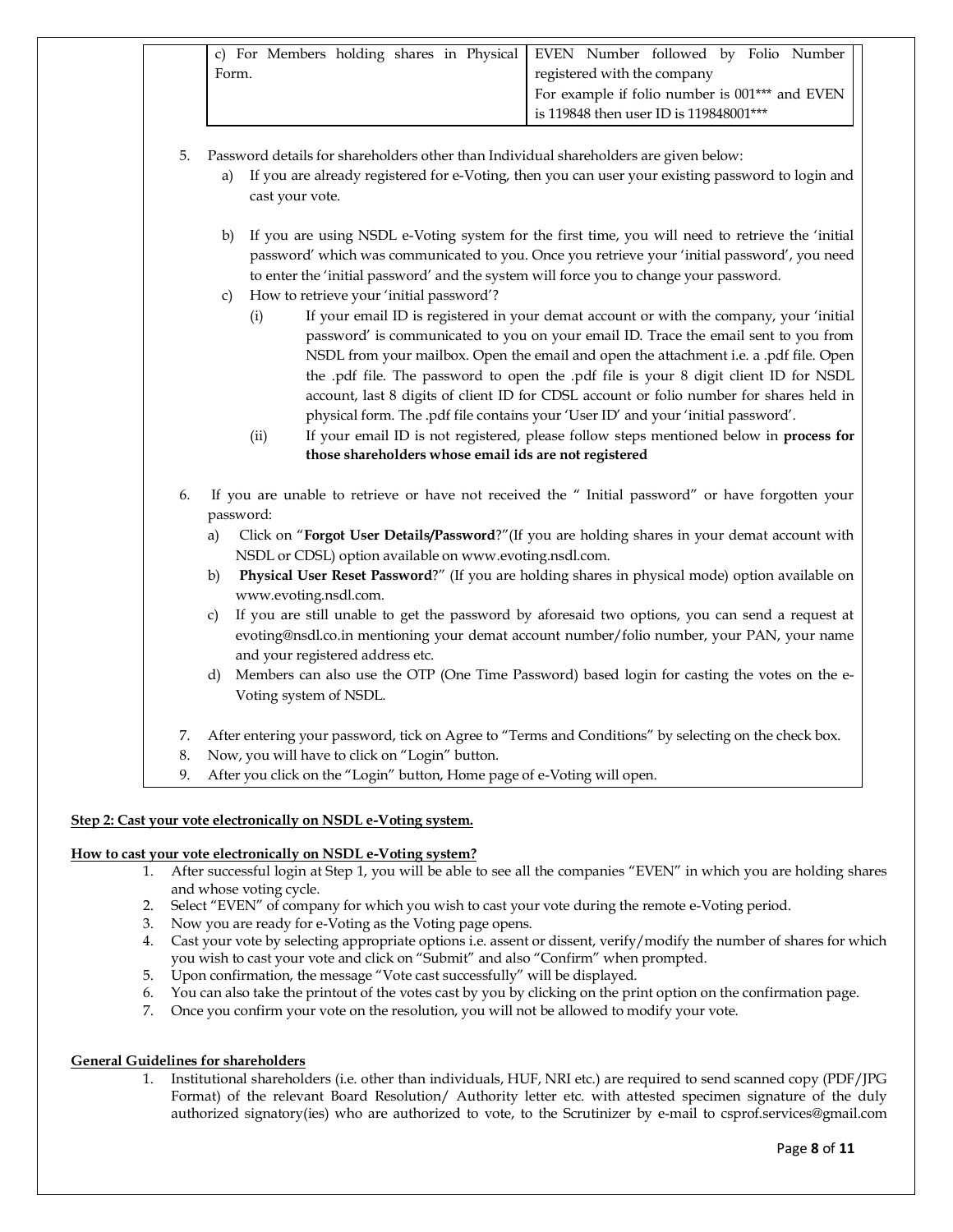with a copy marked to [evoting@nsdl.co.in.](mailto:evoting@nsdl.co.in) Institutional shareholders (i.e. other than individuals, HUF, NRI etc.) can also upload their Board Resolution / Power of Attorney / Authority Letter etc. by clicking on **"Upload Board Resolution / Authority Letter"** displayed under **"e-Voting"** tab in their login.

- 2. It is strongly recommended not to share your password with any other person and take utmost care to keep your password confidential. Login to the e-voting website will be disabled upon five unsuccessful attempts to key in the correct password. In such an event, you will need to go through the "[Forgot User Details/Password?](https://www.evoting.nsdl.com/eVotingWeb/commonhtmls/NewUser.jsp)" or "Physical [User Reset Password?](https://www.evoting.nsdl.com/eVotingWeb/commonhtmls/PhysicalUser.jsp)" option available on www.evoting.nsdl.com to reset the password.
- 3. In case of any queries, you may refer the Frequently Asked Questions (FAQs) for Shareholders and e-voting user manual for Shareholders available at the download section of [www.evoting.nsdl.com](http://www.evoting.nsdl.com/) or call on toll free no.: 1800 1020 990 and 1800 22 44 30 or send a request to Sarita Mote (Assistant Manager) a[t evoting@nsdl.co.in](mailto:evoting@nsdl.co.in)

#### **Process for those shareholders whose email ids are not registered with the depositories for procuring user id and password and registration of e mail ids for e-voting for the resolutions set out in this notice**:

- 1. In case shares are held in physical mode please provide Folio No., Name of shareholder, scanned copy of the share certificate (front and back), PAN (self attested scanned copy of PAN card), AADHAR (self attested scanned copy of Aadhar Card) by email to infogromo@gmail.com.
- 2. In case shares are held in demat mode, please provide DPID-CLID (16 digit DPID + CLID or 16 digit beneficiary ID), Name, client master or copy of Consolidated Account statement, PAN (self attested scanned copy of PAN card), AADHAR (self attested scanned copy of Aadhar Card) to infogromo@gmail.com.If you are an Individual shareholders holding securities in demat mode, you are requested to refer to the login method explained at **step 1 (A)** i.e. **Login method for e-Voting for Individual shareholders holding securities in demat mode**.
- 3. Alternatively shareholder/members may send a request to [evoting@nsdl.co.in](mailto:evoting@nsdl.co.in) for procuring user id and password for e-voting by providing above mentioned documents.
- 4. In terms of SEBI circular dated December 9, 2020 on e-Voting facility provided by Listed Companies, Individual shareholders holding securities in demat mode are allowed to vote through their demat account maintained with Depositories and Depository Participants. Shareholders are required to update their mobile number and email ID correctly in their demat account in order to access e-Voting facility.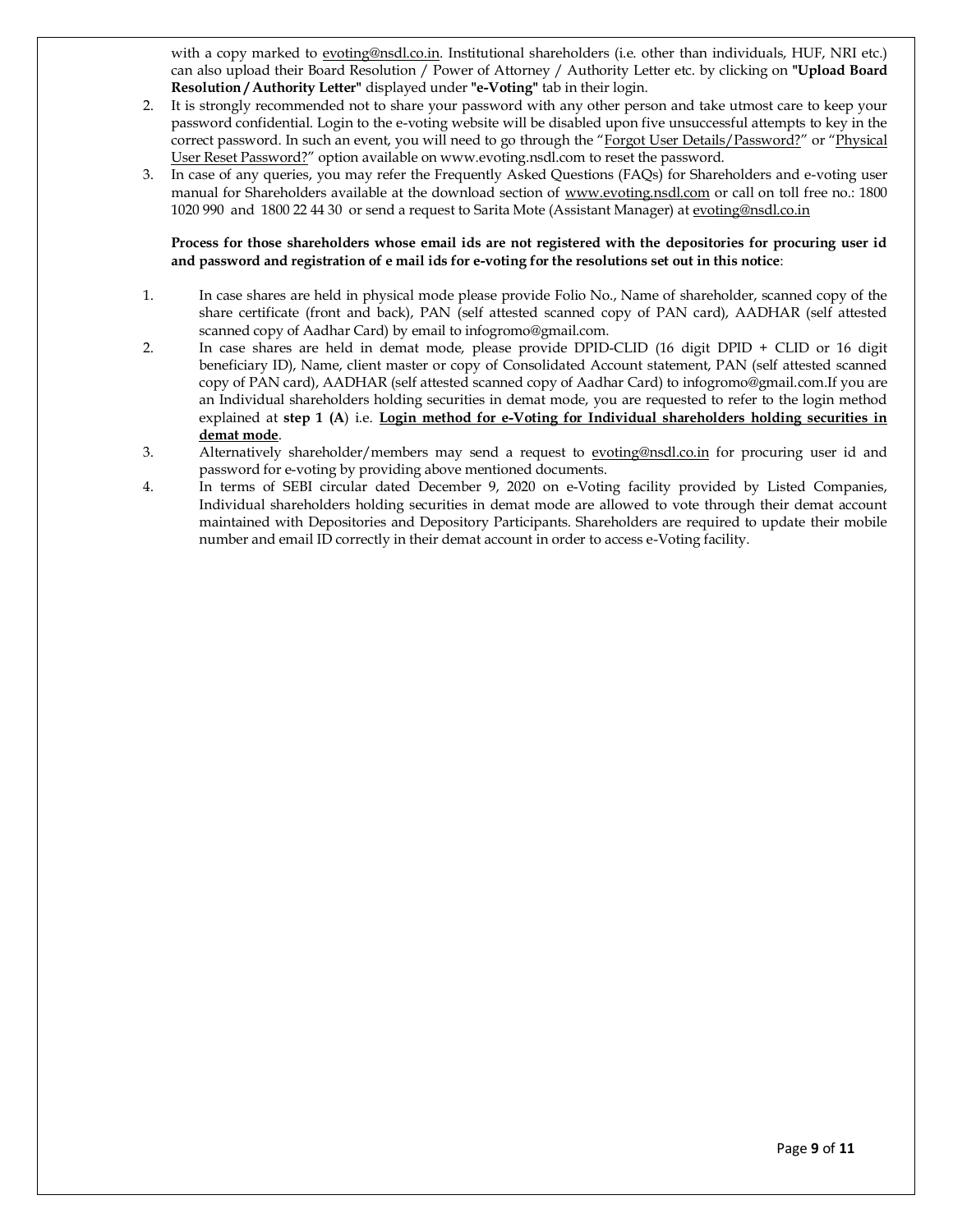## **EXPLANATORY STATEMENT PURSUANT TO SECTION 102 OF THE COMPANIES ACT, 2013 AND RULES RELATED THERETO**

## **ITEM NO. 1:**

### **To approve adoption of amended Articles of Association of the Company**

The Board by way of Resolution passed in its meeting held on 13th May, 2022 has approved the adoption of the amended Article (32)(i) of Articles of Association of the Company, subject to the approval of the shareholders of the Company by way of postal ballot.

It is proposed to adopt the article contained in the amended Articles of Association in substitution of and to the entire exclusion of the Article (32) (i) contained in the existing Articles of Association of the Company.

Pursuant to provisions of Section 32 and other applicable provisions, if any, of the Companies Act, approval of the shareholders of the Company is required for adoption of amended and restated Articles of Association.

The Board recommends adoption of the resolution set out in Resolution No. 1 of the accompanying Notice as a Special Resolution as the Board is of the opinion that the Resolution stated in the accompanying Notice is in the best interest of the Company and its Members and, hence, recommends the Resolution for approval by the Members of the Company.

A copy of Articles of Association of the Company with the proposed alteration is available for inspection at the Registered Office of the Company at any working day during business hours.

None of the Directors or any Key Managerial Personnel or any relative of any of the Directors of the Company or the relatives of any Key Managerial Personnel is, in anyway, concerned or interested in the above resolution.

## **ITEM NO. 2:**

### **Appointment of Ms. Priyanka Chaurasia (DIN: 9599788) As Non Executive Independent Director of the Company**

The Board Members of the Company in their meeting held on 13<sup>th</sup> May, 2020 approved the appointment of Ms. Priyanka Chaurasia (DIN: 09599788) as an Additional Independent Director of the Company w.e.f 10th May, 2022.

The Nomination and Remuneration Committee ("the Committee") and the Board of the Company ("the Board") are of the view that it would be appropriate that Ms. Priyanka Chaurasia continues to serve on the Board for a further period of five years. The Company has obtained consent and declaration of Independence from Ms. Priyanka Chaurasia to act as Independent Director for the a term of five (5) years from i.e. 10<sup>th</sup> May 2022 up to 9<sup>th</sup> May, 2022. Ms. Priyanka Chaurasia is not disqualified from being appointed as Director in terms of Sectstion 164 of the Companies Act, 2013. Brief Profile of Ms. Priyanka Chaurasia in terms of Securities and Exchange Board of India (Listing Obligations and Disclosure Requirements) Regulations, 2015 is annexed to the notice.

Ms. Priyanka Chaurasia may be deemed to be concerned or interested in the Ordinary Resolution.

None of the other Directors and Key Managerial Personnel of the Company or their relatives is concerned or interested financially or otherwise in the proposed Ordinary Resolution. The Board recommends the Ordinary Resolution as set out in Item No. 2 for the approval of the members.

> **By order of the Board of Directors, Prismx Global Ventures Limited**

**Sd/- Date: 13th May, 2022 Ravindra B. Deshmukh Place: Mumbai Director DIN- 00290973**

Page **10** of **11**